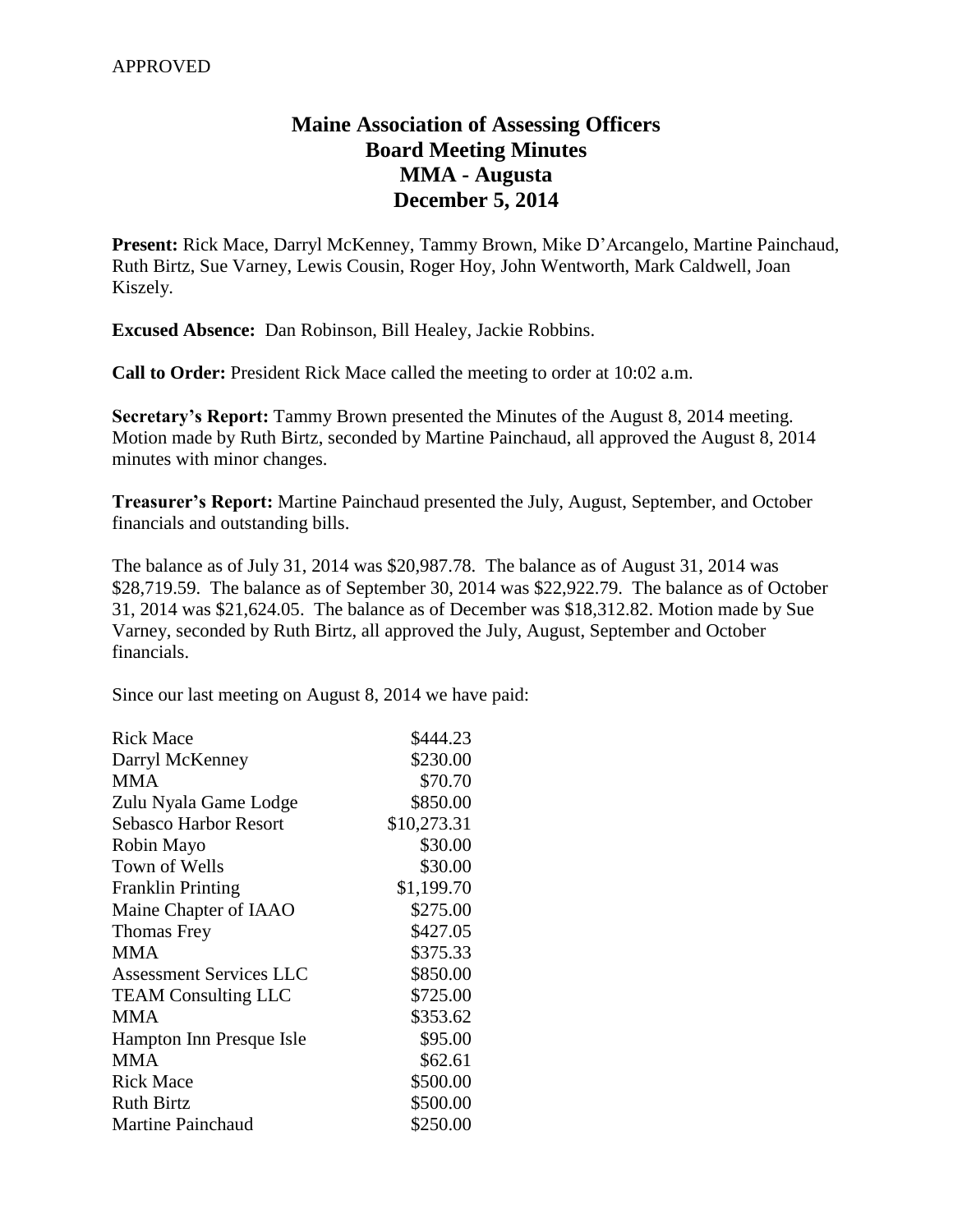## APPROVED

| <b>Tammy Brown</b> | \$250.00    |
|--------------------|-------------|
| Darryl McKenney    | \$100.00    |
| Jacki Robbins      | \$100.00    |
| <b>Bill Healey</b> | \$500.00    |
| Mark Caldwell      | \$100.00    |
| Roger Hoy          | \$100.00    |
| Mike D'Arcangelo   | \$100.00    |
| <b>Sue Varney</b>  | \$100.00    |
| Louis Cousins      | \$100.00    |
| Dan Robinson       | \$100.00    |
| <b>TOTAL</b>       | \$19,091.55 |

#### **Old Business:**

#### **Committee Reports:**

**Audit/Finance:** Mark Caldwell noted he has not had anything to audit since the Annual Meeting.

**Calendar/Advertisers:** Mark Caldwell reported he brought the calendars to the MMA Convention. He indicated he had 200 printed, and it was difficult to get sponsors for the calendars.

**Newsletter:** Ruth Birtz reported the newsletter went out on time. She thanked Mike D'Arcangelo on all the photos he sent. She thanked everyone that contributed to the newsletter. They are looking at a deadline of the first of January for articles for the next newsletter. There was a brief discussion on the protocol of the newsletter deadline.

**Ethics:** Jacquline Robbins was absent.

**Legislative:** Mike D'Arcangelo had no report.

**Membership:** Roger Hoy reported that there are currently 250 paid members. He would like to drop the 13 members that have not paid to date. Joan Kiszely volunteered to contact the unpaid members to see if they are no longer with the town and to promote MAAO membership.

**Awards & Scholarship:** Tammy Brown reported on the following:

 $\triangleright$  Has not received any application to date.

**Technology Report:** Dan Robinson was absent.

**Executive Board:** Rick Mace reported that the MMA Convention was a success with their vendor booth. He feels it was well worth it and would like to co-sponsor again with MCIAAO.

**Education:** Bill Healey was absent.

**Fall Conference**: Sue Varney reported on the following:

 $\triangleright$  Evaluations: As a whole it was a success.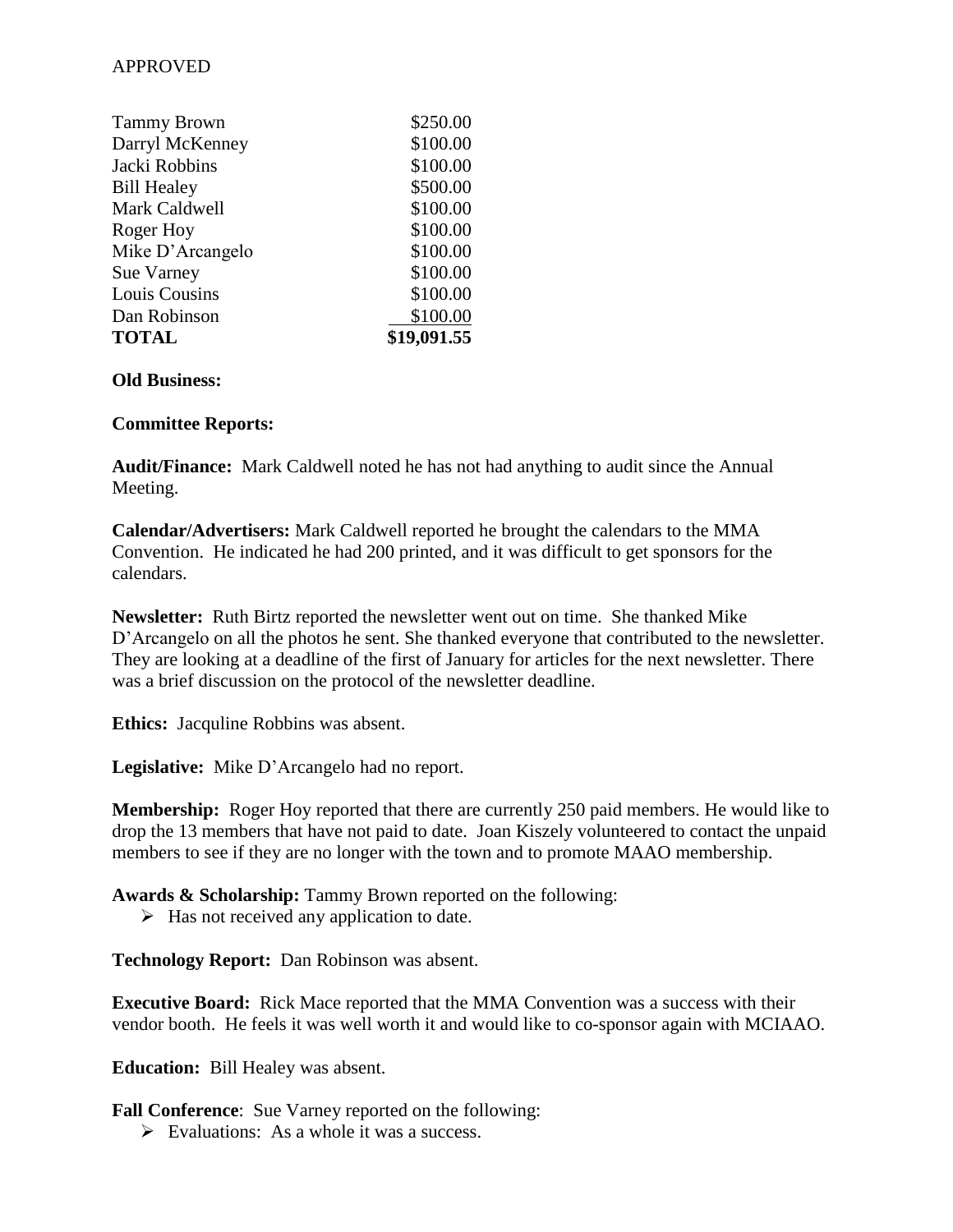### APPROVED

**Historian:** Martine Painchaud had no report.

## **New Business:**

.

**Welcome New Board Members:** Rick Mace wanted to welcome John Wentworth to the Board.

**Sue Varney Resignation:** Motion made by Ruth Birtz, seconded by Mark Caldwell, all approved to accept her resignation and wished her best of luck with her future endeavors. MAAO presented Sue Varney and Mark Caldwell with a gift. They also wished Mark Caldwell well with his retirement.

**2015 MMA Administrative Services Agreement Contract:** Motion made by Ruth Birtz, seconded by Martine Painchaud, all approved the 2015 MMA Administrative Services Agreement Contract. There was a brief discussion on how many trainings they want to do in 2015. Margaret Noel discussed how much more the contract would be if they want to offer five trainings verses three trainings. Margaret Noel offered to increase the contract to \$400.00 for five trainings. Margaret Noel gave a brief update on the restructure of the Training & Affiliate Department. Motion made by Darryl McKenney, seconded by Martine Painchaud to amend the motion to adjust the fee of the contract to \$6,659.00 to reflect five training sessions rather than two and eliminate the annual meeting.

**Budget Proposal for 2015:** The Board reviewed the budget and discussed the figures of the 2015 expenditures. Motion made by Mike D'Arcangelo, seconded by Darryl McKenney, all approved to increase the stipend for Treasurer and Secretary from \$250 to \$500. Two abstained! It was suggested that Tammy Brown review the 2014 Check Request and make sure the account numbers are correct. If they are not, she will work with the Finance Department at MMA to move monies in the correct account.

**Scholarship Criteria:** The Board reviewed the current scholarship criteria. Motion made by Roger Hoy, seconded by Darryl McKenney, all approved the changes of additional wording in the scholarship criteria.

**High End Valuation Workshop:** Rick Mace noted this was not a very good workshop. There was a brief discussion about the speaker and his delivery to the attendees. The board discussed the venue that was used for this workshop, noting it was very difficult to hear the speaker with another program going on in the very next room that was only separated by a sliding curtain

**Southern Maine Educational Suggestion:** Rick Mace indicated that he volunteered to teach the basic course on Assessing to become a Certified Maine Assessor. Maine Revenue Services noted they will promote it**.** Tammy Brown suggested that this Board work with Maine Revenue Services to do on-line training on this. It was requested that MAAO do a video conferencing in Presque Isle for the BAR workshop in May as a beginning for introducing video conferencing.

**MMA Record Retention Policy:** Rick Mace noted they have a new policy and made the Board aware of the policy.

**2015 Meeting Calendar:** Tammy Brown reviewed the proposed training calendar. After a brief discussion, it was the consensus of the Board that they meet on January  $9<sup>th</sup>$  rather than the day